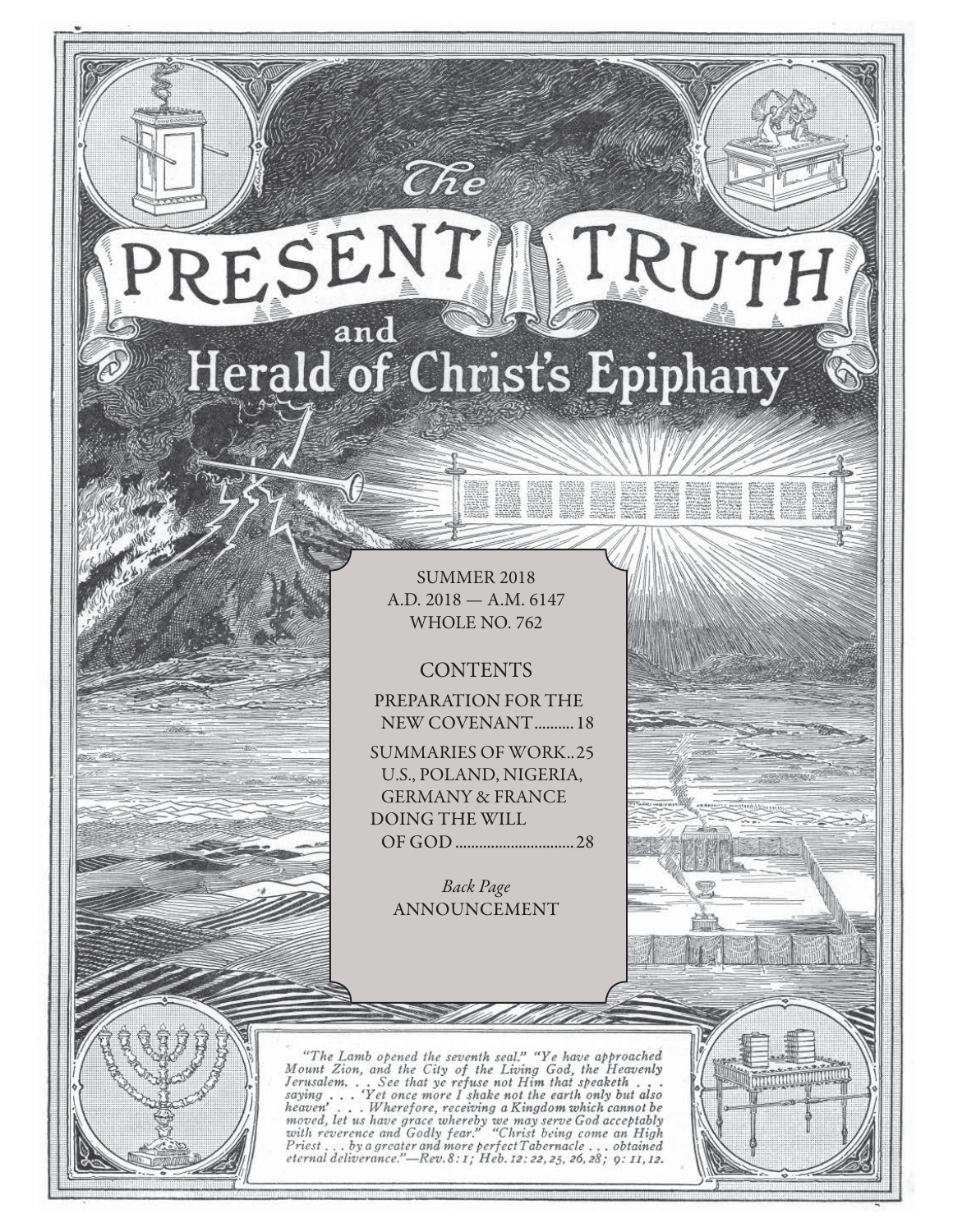# **PREPARATION FOR THE NEW LAW COVENANT**

*"And to Jesus the mediator of the new covenant, and to the blood of sprinkling, that speaketh better things than that of Abel" Heb. 12:24.*

We begin this study by examining our base text. Jehovah's Plan calls for a New Law Covenant to be established as was the Old Law Covenant only on a higher plane and through a greater mediator Jesus and His completed Church. Moses as mediator of the Law Covenant was a type of Jesus the Mediator of the New Covenant. We must recognize the need of a covenant or there would be nothing to mediate over. We must also recognize that Jesus is not acting in His capacity of Mediator at this time; that will be during the Millennial Age. Now, this statement requires some interpretation. We must separate the time of the Millennial Age (1874-2874) from the work features of this Age, which are the selecting of God's Elect including the pre-millennial seed of Abraham.

God will make all the five pre-restitution consecrated classes—the Little Flock, the Ancient Worthies, the Great



• The defense of the Parousia Truth, given by the Lord through "that Servant," as basic for all further development of the Truth;

• The defense of the arrangements, charter and will given by the Lord through "that Servant," as binding on controlling corporations and associations among Truth people; and for

• The exposition and defense of the unfolding Epiphany-Basileia Truth, as meat in due season for the Lord's people, as He is pleased to provide it.

Company, the Youthful Worthies and the Consecrated Epiphany Campers—symbolized respectively by Zion, Moriah, Akra, Bezetha and Ophel—the special means of assisting the non-elect up the Highway of Holiness. We compare Psa. 72:3 "The mountains shall bring peace to the people and the little hills, by righteousness." God will exalt these five pre-restitution classes for this purpose. The nonelect will come from the various parts of the earth to receive the blessings that will be administered by Christ, assisted by the five pre-restitution consecrated classes. This work during the Millennium will be instruction, enlightenment and uplifting out of depravity to human perfection (PT 1977, p. 38).

The New Covenant is an arrangement by which the world will receive its blessing during the Millennium. God says of this New Covenant to the world under the Mediator "I will be merciful to their un-righteousness and their sins and their iniquities will I remember no more" (Heb. 8:12). The world does not enter into this New Covenant relationship as individuals, until the end of the Millennium which in this case includes the 40 year Day of Judgment (2874-2914).

Jehovah shows forth His loving-kindness at this time; through the "blood of sprinkling" as it represents divine mercy sprinkled on the hearts of the five pre-restitution consecrated classes and the time will come for the application of the blood of sprinkling to all people during the Millennial Mediatorial Reign of Christ. This blood of "sprinkling that speaks of better things" makes atonement or satisfaction; it speaks to the world's forgiveness and release from bondage of sin and death. Yes, better things than that of Abel whose death called for vengeance in comparison to Christ for mercy. This brings a comparison which seems to imply that Abel was in some degree a type of Christ in that he offered an acceptable sacrifice and was slain.

The Scriptures show that Fleshly Israel and the world will get God's promised blessing of an opportunity to gain everlasting life in the Millennial Age, under the New Covenant ( Jer. 31:34; 32:40; Ezek. 16:60- 63), whereas the Church, the Body of Christ, the great spiritual Seed of Abraham, gets her trial for life in the Expanded Gospel Age, under the highest, most favorable portions of the Oath-bound Covenant made with Abraham (typed by Sarah), and not under the Law Covenant (typed by Hagar), nor the New (Law) Covenant, typed by Keturah (Gen. 25:1-6).

18 — PRESENT TRUTH AND HERALD OF CHRIST'S EPIPHANY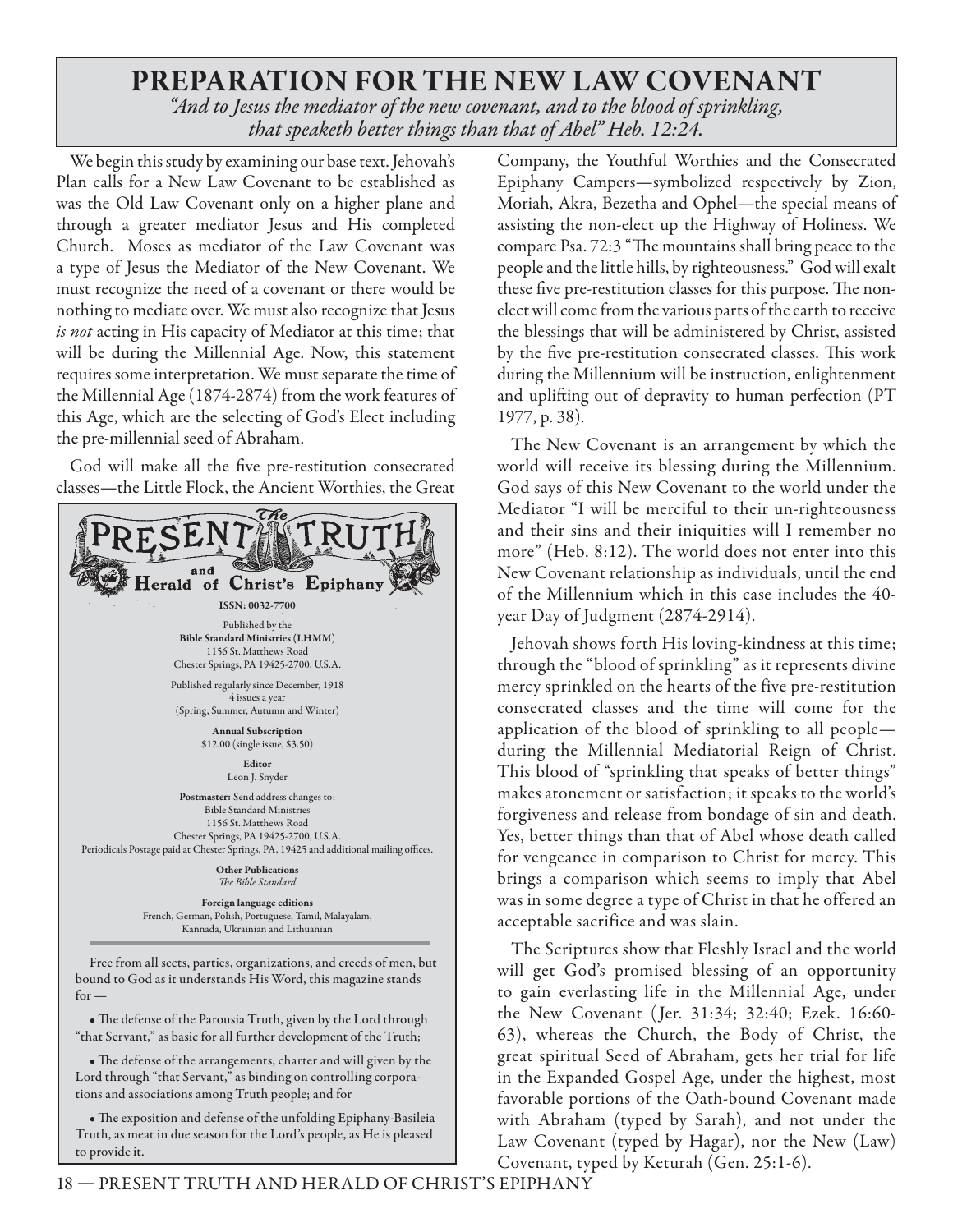The Apostle Paul declares that God preached the Gospel in advance to Abraham, saying, "In thee and in thy seed shall all the families of the earth be blessed" (Gen. 12:3; 28:14; Gal. 3:8). He shows that the original Abrahamic Covenant contained two parts, or two seeds. These are set forth in the Oath-bound Covenant as  $(1)$  "the stars of the heaven" and  $(2)$ 

"the sand which is upon the sea shore" (Gen. 22:16-18). The first seed, the heavenly seed, relates primarily to the Christ-Jesus, the Head, and the Church, His Body. The Apostle enunciates and emphasizes this in Gal. 3:16, 29. Abraham's spiritual seed, like the stars of heaven and the brightness of the firmament (Dan. 12:3), is the channel through which the secondary seed, the earthly seed, will receive its blessing. This secondary seed of Abraham, likened to the sands of the seashore, represents primarily the Ancient and Youthful Worthies in the Millennial Age, and subordinately all the families of the earth that ultimately will come into harmony with God during the Millennial Age. As Abraham typified God, the picture shows two classes of God's children, developed as Abraham's seed—(1) the Christ class and the Great Company on the spirit plane, and (2) the Ancient Worthies, Youthful Worthies and the Consecrated Epiphany Campers together with the perfected restitution class of mankind, on the earthly plane.

The New Covenant and its Mediator, the Christ, are typed by the Law Covenant and its mediator, Moses, which however, brought nothing to perfection. The Apostle's words are: "Therefore it [the Oath-bound Covenant, covering the elect] is of faith, that it might be by grace; to the end the promise might be sure to all the seed; not to that only which is of the law, but to that also which is of the faith of Abraham, who is the father of us all"—even as Jehovah will in due time be the Father of all the saved, not only the elect, but also the non-elect, the restored world of mankind. "As it is written, I have made thee a father of many nations" (Rom. 4:16, 17). All the families of the earth, all that will Millennially be blessed, to whom the blessing will become effective, and who will be properly responsive, will thereby become children of God, whom Abraham prefigured. It is to be hoped, then, that we can all see that the original, allembracing Covenant made with Abraham (Gen. 12:1- 3) includes everything that God promised to give, both to the elect, and through them, to such of the world as will receive the grace of God not in vain. Notice that no additional covenants were necessary (though the



Abrahamic Covenant was reaffirmed and elaborated) so far as the Divine determination was concerned—it was all in the original, all-embracing Abrahamic Covenant.

If the original Covenant to Abraham contained the Divine promises to the full, both for the elect and for all the families of the earth to be blessed through the elect

during the Millennium, why did God arrange for two other covenants, namely, (1) the Law Covenant, instituted at Mt. Sinai with the nation of Israel, with Moses as its mediator, and (2) the New Covenant, which is to follow and is to bless Israel and the world? We answer that these two covenants were added for the good and sufficient reason that they further elucidate the Divine purpose, and, rightly understood, help us to appreciate the operation of Divine love and justice past, present and future.

What was the purpose of the Law Covenant? The Scriptures answer that it was added to the Abrahamic Covenant to fill up the time until the promised Seed should come, to whom the original Covenant applied, and that this was necessary, because of sin, that the high Divine standard for the Seed might be shown (Gal. 3:17- 19). It is certainly a fact that the Law Covenant with the nation of Israel rendered this very service. It set up the standard which approved Jesus and condemned all others. It helped to develop the Jewish nation toward God and toward righteousness. It helped to fit and prepare them for the glorious "high calling" of the Gospel, as it ultimately came to them, inviting them to the Divine favor and joint-heirship with Messiah in the glorious Millennial Kingdom, upon conditions of faithfulness and following in the footsteps of their Redeemer. It had a beneficial effect in that, under God's providences, the Jewish nation had become the most advanced in righteousness of any nation of the world at the time of our Lord's First Advent, so that among them several thousands were found fit for transfer from Moses to Christ. Furthermore, the arrangements of the Law Covenant provided for certain typical transactions and for prophecies which have been very helpful to Spiritual Israel during this Gospel Age, illustrating to us in the types and shadows of the Law, and announcing through the prophecies, various matters pertaining to the blessing of the elect during this Gospel Age and to the blessing of the world during the Millennium.

This mixing, of the matters pertaining to two Ages in the types of the Law Covenant, has confused the understanding to some minds. The Lord sometimes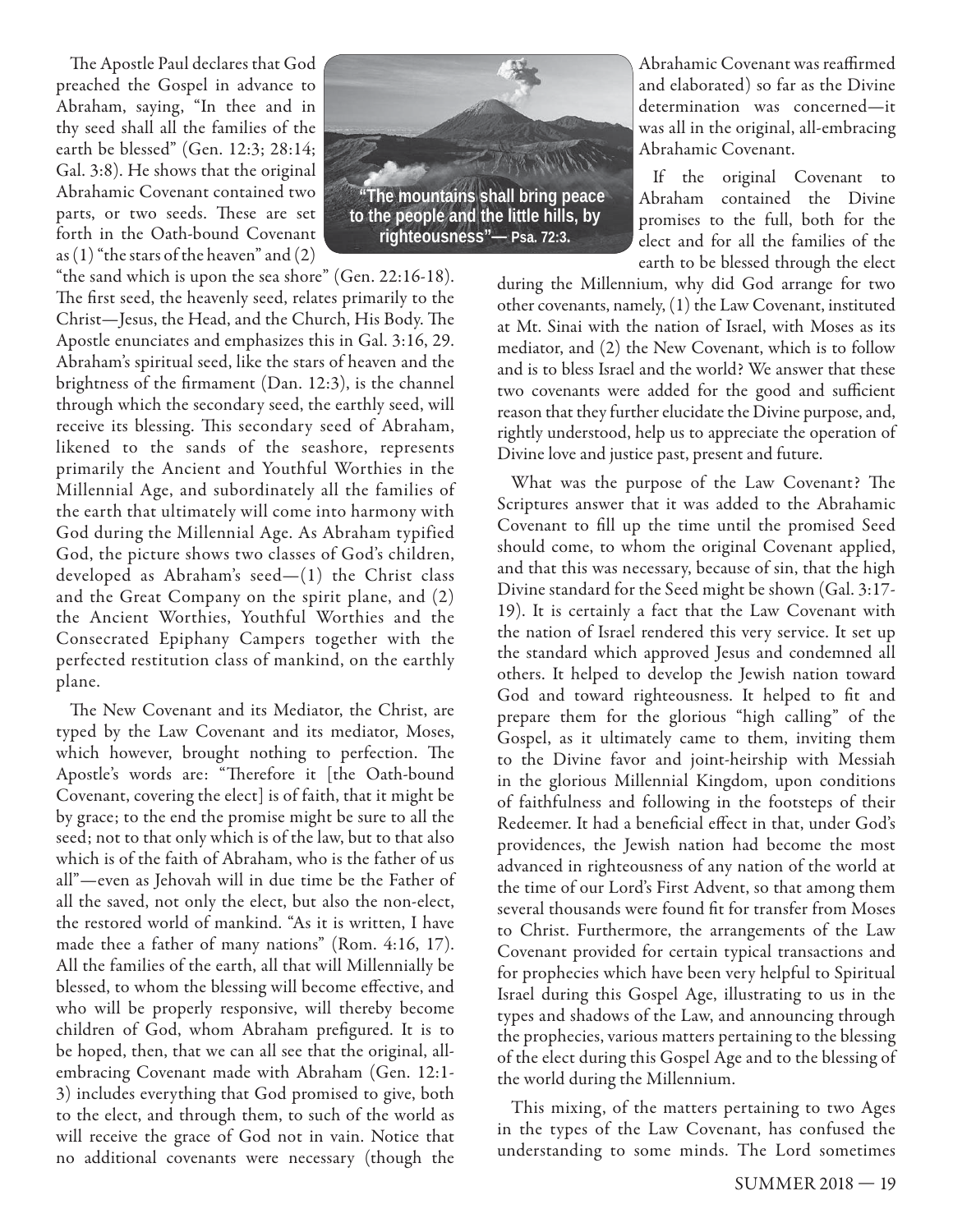hides things from us so as to develop in us the necessity of searching for them. The children of God grow stronger from the Truths, by reason of the difficulties they have in the mastication of them, even as it is with the natural food; those who thoroughly masticate obtain the better nourishment from the food.

When we have clearly before our minds the thought that the Law Covenant "made nothing perfect" and added not a whit to the original Abrahamic Covenant, though it gave certain typical foreshadowings in connection with the general plan. That the Law Covenant was never intended to take the place of the original Covenant is the Apostle's argument. He develops this at considerable length in Gal. 4:21-31. The Apostle addresses Christian believers who, while recognizing Christ as the original inheritor of the Abrahamic Covenant, felt that somehow or other they were still under the Law Covenant, very much as some of us for a time recognized Christ and the completeness of the Abrahamic Covenant, and yet somehow supposed, without Scriptural authority, that we additionally needed the New Covenant and were under it. We now see that the Church, the Body of Christ, has not been developed under either the old Law Covenant, or under the New (Law) Covenant, which has not yet even been sealed. The Little Flock was given the highest portion, joint-heirship with Christ, under the features of the Oath-bound Covenant that are typed by Sarah, as the Apostle distinctly declares in Gal. 3:29: "If ye be Christ's, then are ye Abraham's seed, and heirs according to the promise." God will exalt, as special helpers, the remaining three pre-restitution classes.

The world is to get all of its restitution favors and blessings through the New (Law) Covenant, the second addition to the original covenant made with Abraham. This New (Law) Covenant has not yet been instituted, because it's Mediator, the Christ, Head and Body, who are to inaugurate it with the assistance of the Great Company, Youthful Worthies and Consecrated Epiphany Campers, are not yet fully ready to begin the work of causing its blessings to reach to every member of the race during the Millennial Age. It will in due time be inaugurated, in the very end of this Expanded Gospel Age, and will thereafter be mediated for the entire *remaining period* of the Thousand-year Reign. When the Old Law Covenant was instituted, Moses came down from the mountain and set forth the tables of the Law, and sprinkled them with the blood, sealing the Covenant in a sense; he then took of the blood and sprinkled all the people (Ex. 24:5-8; Heb. 9:17-23). This was typical of what is to occur in due time. The antitypical Moses, the Christ (Jesus, the Head,

and the Church, His Body) will before long come down from the mount, veiled, hidden, because mankind cannot endure the glory of His shining presence.

God's Covenant with Abraham related primarily to the Seed of promise and faith only; the promises that developed this Seed were typed by Sarah, who bore Isaac, the true typical seed. The Law Covenant, typed by Hagar, did not bear the Seed; it failed to perfect anything. The New (Law) Covenant required the death of all the Spiritbegotten seed in order to release the imputed ransom merit and pass the earthly rights back to natural Israel (still future) and through them to the world of mankind. And this is so, not because God could not have done otherwise, but because His Plan saw this way to be the most efficient!

Well did the Apostle declare that there is a "mystery" connected with the peculiar relationship of Christ and "the Church, which is His Body." So heavily clouded was this Mystery that the Jews could not see it at all; except the few who were Israelites indeed and they not until after they had been imbued with the holy Spirit at Pentecost. Even then, as St. Paul pointed out, it was difficult for them to grasp the Mystery, that the Gentiles also were to be fellow-heirs with themselves in these special blessings that pertained to Messiah and the faithful few, the "very elect" (Eph. 3:6).

Whoever realizes that the Church is joint-heir with her Lord, should have no difficulty in seeing that the death of the Church, as the Apostle declares, "fills up that which is behind of the afflictions of the Christ," and that only those who have had part in the afflictions of Christ have a share in the glory that shall follow. What we need in order to understand this subject clearly is the enlightening of the eyes of our understanding, which will enable us to discern "the deep things of God." But the Scriptures assure us that these "deep things" of the "mystery" were, during the time of the High Calling, only for the Spiritbegotten (1 Cor. 2:10-14). And even now this "secret" can be clearly understood only by the consecrated: "The secret of the LORD is with them that fear Him; and He will show them His covenant" (Psa. 25:14), for they only have the enlightenment, heartwarming, energizing of the holy Spirit. This holy Spirit is one of humility, faith and obedience of heart, and, so far as possible, of word and deed also. Only those who have this holy Spirit have the more abundant Divine favor, blessing and enlightenment.

The first or initial feature of the inauguration of the New Covenant is its sealing with the blood. Let us be very clear on another confusion that has been troubling some of God's consecrated children. This sealing of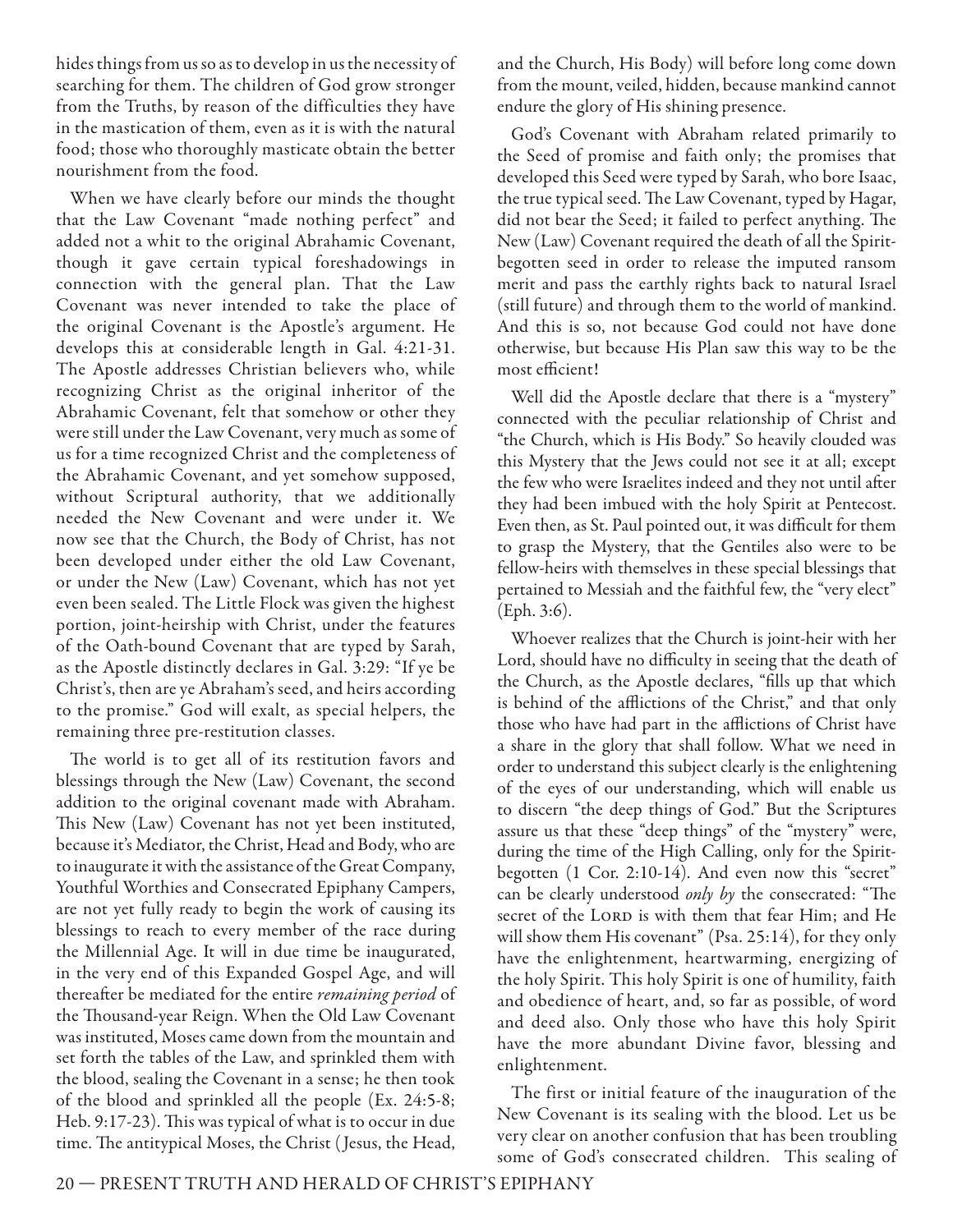the New (Law) Covenant has absolutely nothing to do with the Ransom or with our justification. We are not justified by any covenant, but by faith in the precious blood of Jesus. "Being justified by faith, we have peace with God through our Lord Jesus Christ" (Rom. 5:1). The word justification has two meanings: to prove that a thing is right, or to make a thing right which is wrong. We are not justified by prayers or works. Faith is the ground or base of justification.

When the time (Millennial Mediatorial Reign of Christ) comes for mankind to come under the New (Law) Covenant, justification will be by works, rather than by faith. This covenant is not a "new" faith arrangement but a "new" works arrangement, though a measure of faith will yet be necessary. The Old Law Covenant (of works) failed only because its mediator (Moses) could not render the needed aid. The New (Law) Covenant (of works) will succeed because it has a "better Mediator," able to restore all of mankind who will to perfection and to ability for perfect works.

Abraham had three wives: Sarah, his original spouse; then Hagar and Keturah. Sarah remained barren for many years. Hagar was urged upon Abraham, as a supposed assistance to God in the carrying out of the Covenant, to have a child with Hagar. Abraham by the primary wife and by the maid had but one child each. After Sarah's death, Abraham took Keturah to wife, by whom he had many children.

The Apostle's language justifies us in considering this matter as allegorical or typical. He tells us that Sarah represented the essence of the original Covenant and that Hagar represented the Law Covenant. He explains that the Fleshly Israelites were in bondage under their Law Covenant and therefore were the antitypes of Ishmael, Hagar's son, and that they were cast off from Divine favor, even as Hagar and her son were cast off from Abraham's family by Divine instruction, to make the type complete. The Apostle introduces this lesson to show us that the Covenant of Grace, under which the Gospel Church has been developed, has nothing whatever to do with the Covenant of the Law; that the two are separate and distinct. Sarah represents the original Abrahamic Covenant, Hagar represents the Law Covenant and Keturah represents the New Covenant.

Hagar's child might indeed have appeared to be the child of Sarah for a time, but it was not, even as Sarah's child, Isaac, was in no sense Hagar's son. The Apostle's argument is that the Church, "as Isaac was, are the children of promise"—the original Covenant. Hagar represented the Law Covenant. The Apostle,  $if$  writing during the Harvest of the Gospel Age to those who claimed to be

under the New Covenant, which is represented in the type by Keturah, would have told them plainly, "You cannot be children of two covenants, children of two mothers." If you are children of the Keturah Covenant in any sense or degree, you cannot be the children of the Sarah Covenant; and if you are children of the Sarah Covenant, then in no sense or degree can you be the children of the Keturah Covenant or New Covenant which is *not yet* in operation.

The Christ-developing features of the original Covenant with Abraham were typified by his wife Sarah. God later bound this Covenant with an oath; and the Apostle describes it in Heb. 6:13-20, and calls the hope of joint-heirship with Christ "the hope set before us" in the Gospel, an anchor "sure and steadfast," entering "within the veil." The saints, then, are the children of the oath of God, the children of "the promise." Their begetting promises, through Christ, to the new nature, are wholly different from the promises by which the Jews were begotten, as the house of servants, and wholly different also from the promises by which restored Israel and all the families of the earth will be begotten to human nature through restitution processes, as children of the Keturah Covenant.

What is the difference between the promises by which the Church came into the family of God and the promises by which others may come into the family of God under the Millennial Mediatorial Reign of Christ? We answer; the differences are very great indeed. God will not deal with the world directly during the Millennial Mediatorial Reign. He has committed all things to His Son; and the Son, in harmony with the Divine program during this Expanded Gospel Age, has been accepting as His "members" such as the Father has "drawn" to Him, granting them the spirit of sonship and bringing them into a new spiritual relationship. No such promises will prevail in the begetting of other children of God, the "other sheep . . . which are not of this fold" ( John 10:16). These children of the oath or children of the promises of God are the special "little flock," to whom it is the Father's good pleasure to give the Kingdom, as the Master declared in Luke 12:32 "Fear not little flock, for it is your Father's good pleasure to give you the Kingdom."

On what basis, different from that of the world, are the faith classes acceptable to God? We answer that the world will be accepted only when they reach actual perfection, under the processes of restitution, at the close of the Millennial Age. The Father will have no dealings with the world until, mankind becomes perfect at the end of the Millennium, then shall Christ deliver up the Kingdom to the Father  $(1 \text{ Cor. } 15:24-26)$ . Then men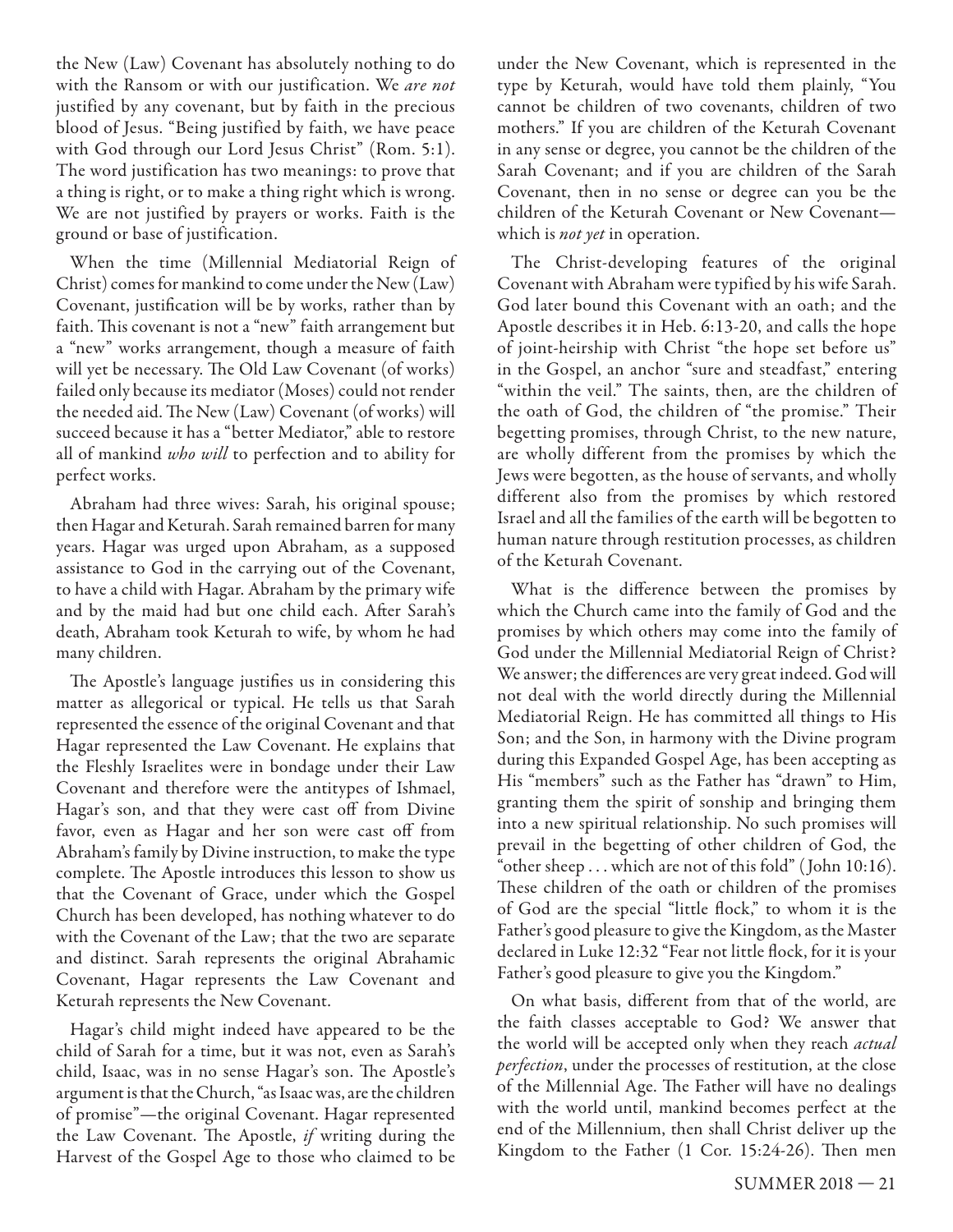will fall into the hands of the living God, but will be perfectly secure, because of their perfection, if they are at heart loyal to God and the principles of His government. Jesus Christ (and His Bride and joint-heir) will stand as "mediator between God and men" during His Millennial Mediatorial Reign. All of mankind's communications and relationship to God must come to Him through the Messiah, and all of God's dealing and relationship with mankind will be in and through the Messiah.

How different from that is the dealing of God with the Church of this Age, "Abraham's seed, and heirs according to the promise." These are "drawn" by the Father, as Jesus declares, "No man can come to me [now], except the Father which hath sent me draw him," and "him that cometh to me [drawn by the Father] I will in no wise cast out [reject]" ( John 6:37, 44). Some of our Lord's followers were drawn to Him of the Father before He had completed the sacrifice for sins at Calvary, and others have been drawn throughout the Gospel Age; as the Apostle declares, "Even as many as the Lord our God shall call" (Acts 2:39). Here is a reversal of the Divine purpose. The Gospel Church, under the Abrahamic Covenant arrangement, are drawn to the Son by the Father, given unto Him ( John 17:6, 12).

This arrangement for the world in the next Age (Millennial Mediatorial Reign) will be very different; the Father will not draw, but the Lord Jesus will draw them to Himself. "I, if I be lifted up from the earth, will draw all men unto me" (John 12:32). And even after the Son draws them unto Himself, He must as the Mediator keep them unto Himself until He shall have instructed them, disciplined them, and caused their knees to bow and their lips to confess. The Mediator will have taught them the necessary lessons and brought them back to all that was lost, and that before the Father will have anything to do with them—at the close of the Millennial Age.

We prepare our minds for these next thoughts with the use of Pro. 4:18 "But the path of the just is as the shining light, that shineth more and more unto the prefect day." The Expanded Gospel Age continues to expand (140) years). This creates the need of bringing to our attention present Truth or advancing Truth for our understanding.

We are now familiar with the pre-millennial seed of Abraham making up a class we designate the quasi-elect which consists of three general groups. The highest class among these is the Consecrated Epiphany Campers, consisting of those who consecrate in the post-Oct. 1954 portion of the Epiphany period and have their standing in the Epiphany Camp, because of consecrating too late to be of the Youthful Worthies. Their standing before the LORD while sin is in the ascendency brings to

them the greater trial followed with the greater privilege. The second class among the quasi-elect consists of those Gentiles and some Jews who are "truly repentant and believing" ones in Christ as Savior, who have not consecrated but who remain loyal to the Ransom and to righteousness. The third class is made up of those Jews who have in faith and practice come into harmony with the Abrahamic and Mosaic Covenants and who remain loyal to the practice of righteousness, but do not accept Jesus as Savior.

The quasi-elect are of the pre-Millennial seed of Abraham, and are pictured in Miriam (Ex.15:20; E 11, p. 293), as the sister of Aaron, who here represents the Ancient and Youthful Worthies as the mouthpiece of the Christ among men. So a close relationship between the quasi-elect and the Worthies is indicated. The quasielect, especially the Consecrated Epiphany Campers, will be the special assistants of the Worthies in the work of blessing all the families of the earth under the New Covenant, after the earthly phase of the Kingdom is set up. They have come into the Epiphany Camp, especially from Oct. 1954 onward. We rejoice with the quasi-elect in the many blessings that have been theirs. We encourage them to deepen their relationship with God and to grow in the knowledge of the Truth and in Christlikeness. All believers in Jesus should be encouraged to consecrate, or dedicate, their lives to God, and faithfully to carry out their consecration daily.

Such pre-Millennial believing Jews and Gentiles are the sons of Joel 2:28 and Isa. 60:4 "All they gather themselves together, they come to thee: thy sons shall come from far…"

In Oct. 1954 the Youthful Worthy call ended (E 10, p. 114; PT '58, pp. 91-93; PT '60, pp. 91, 92) and then the building up of the Epiphany Tabernacle Camp as distinct from the Court began (PT '59, p. 56). From that time onward, another class, the Consecrated Epiphany Campers, is being called and prepared as special assistants to the Ancient and Youthful Worthies in the earthly phase of the Millennial Kingdom. They are the first to consecrate of the quasi-elect, the "fifth order of the seed of Abraham" (E 11, p. 293; E 12, pp. 185, 188). In the time since the completed rapture of Christ's Bride, and the Great Company there are still two classes of God's consecrated people fulfilling their course in this life—the Youthful Worthies and the Consecrated Epiphany Campers. These seem to be represented in the post-1954 application of Cant. 6:8 by the three groups of women in special relationship with antitypical Solomon—our Lord. The Great Company, who are New Creatures, in the Kingdom's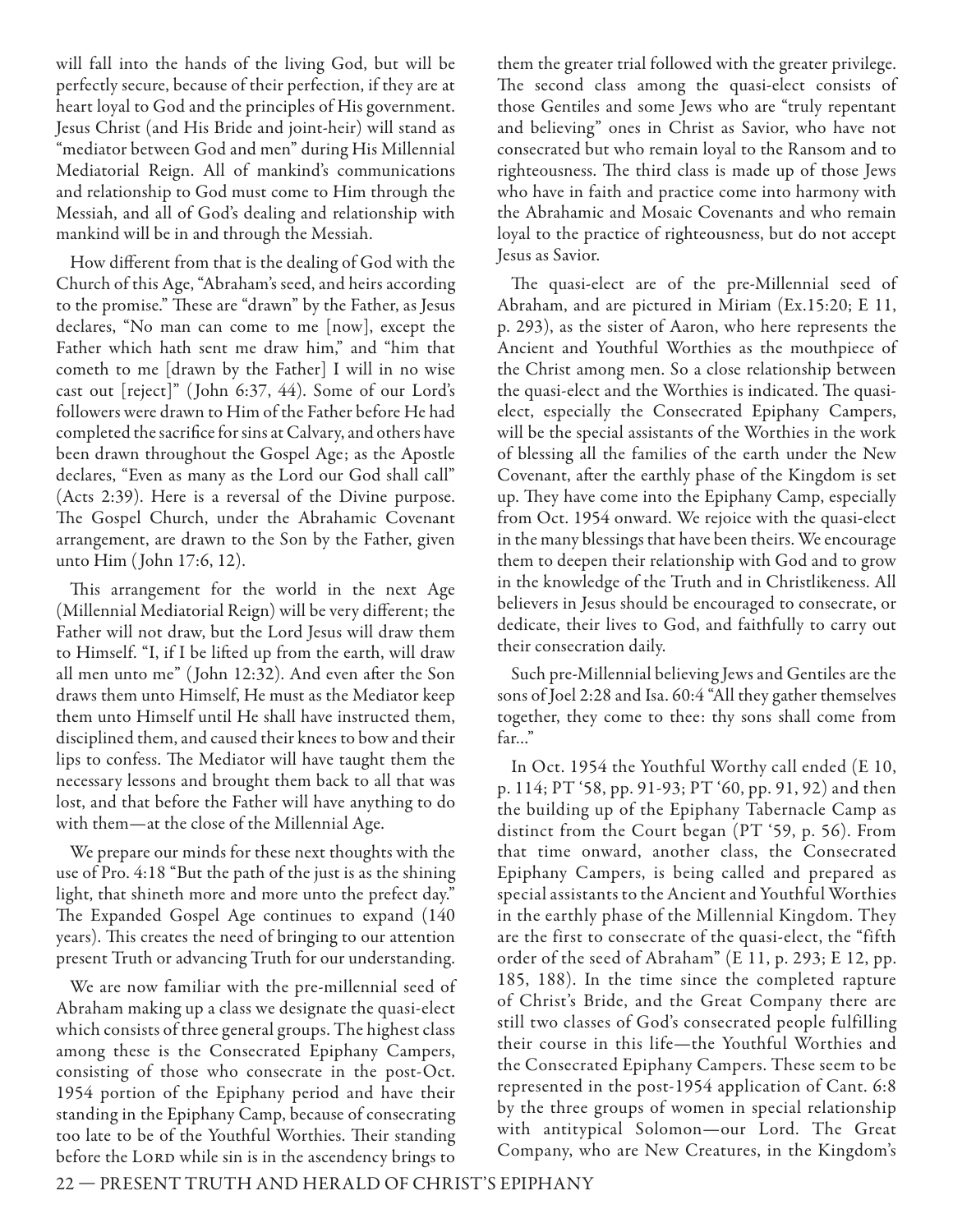spiritual phase, are—next to the Little Flock—in the closest relationship with antitypical Solomon; therefore they are fitly represented by Solomon's queens, who among these three groups had the closest relationship with him. (This class is now complete and brought forward as New Creatures.) The Youthful Worthies are in the next closest relationship; therefore they are represented in Solomon's concubines, who had the next closest relationship with him. And the Consecrated Epiphany Campers are in the next closest relationship; therefore they are well represented in the virgins, who had the next closest relationship to Solomon, though *not yet* in a connubial relationship. Their standing is otherwise pictured by Israelites in the Camp, which is a lesser standing than that of the Great Company and Youthful Worthies, pictured by Levites in the Court. And like the Great Company and the Youthful Worthies they are "without number," for there is no specified number of any of these three classes. We thank and praise God and our Lord Jesus for this and other further unfoldings of related present Truth, so timely for the strengthening of the Consecrated Epiphany Campers and for the firm establishment of the faith of all of us upon the Word of God. We might state also that within the Consecrated Epiphany Campers we now recognize a higher order called Queen of Sheba.

Why should God make such a difference in His dealings? Why so many different classes? Surely there is a logical reason connected with the matter, if we can but ascertain it. And surely it is true that "The LORD GOD will do nothing, but he revealeth his secret unto His servants the prophets" (Amos 3:7). If all mankind had been at heart "Israelites indeed" there would have been no need of a mediator and a New Covenant—the Abrahamic Covenant would have been quite sufficient. As History shows the majority of the world of mankind is angry, estranged from God, rebellious against the Divine Law, and lovers of sin. This makes the Mediatorial work necessary for the unjust world. The Great Mediator (Head and Body) after making "an atonement for the sins of all the people," at the close of this Age, will take all the people in hand, and by instruction, chastisements and corrections in righteousness, will cause their every knee to bow and every tongue to confess, in harmony with the Divine arrangement, or cut them off in the Second Death.

All men are born in sin, all are children of wrath and under the Divine sentence of death; but there are *other* respects in which all are not alike. Some hate the chains of sin, wherein they are held, and long for freedom and for reconciliation to God. Others love sin and remain

separated from God. He is not in their thoughts. Here, then, we have the ground for the difference in His dealings with the two groups (1) the godly (2) the ungodly. He takes note of those who are weary and heavy laden; their hearts desiring mental appreciation of God that they might find Him. The godly He is pleased to "draw" to Jesus during this Expanded Gospel Age, through the knowledge of the Truth, that at His hand they may be justified and become acceptable to God in consecration which is your reasonable service (Rom.  $12:1$ ). The ungodly are not "drawn" or called to consecration during this Expanded Gospel Age, but are left to be dealt with by their Redeemer when He shall assume the office of Mediator between God and men—the world.

The restless masses of mankind are enemies against God, not merely in respect to their works being imperfect, such as He cannot accept, but also and especially because their hearts are estranged from Him. They love unrighteousness. Believers, on the contrary, although they were at one time enemies through wicked works, are no longer enemies, though still imperfect; and God, who reads the heart, deals with them from that standpoint, and leads them to Christ, that the merit of His sacrifice may offset the demerits of their sin and their imperfect works.

Yes, we, who were Gentiles, were entirely separated and alienated from God, until Christ came, and we found access to Divine favor through Him "But now in Christ Jesus you who once were far off have been brought near by the blood of Christ" (Eph.2:13 NIV). The Jew however had a measure of Divine favor and opportunity for development, before Christ came. St. Paul says the middle wall of partition or separation between Jews and Gentiles was broken down, so that, in God's providence, the honest-hearted Gentile was no more an alien and a foreigner to God than his Jewish neighbor (Eph. 2:12-19).

There is a difference between atonement for sin and mediation between God and the sinner. Let us examine the Scriptural use of the word mediator. The Bible speaks of Christ as the Mediator of a Covenant, not as a Mediator for sins. However true it is that He mediates atonement for the sins of the world that is not a Scriptural form of statement. Believers, as well as all the remainder of the world, need to have an atonement made for sins, as a basis for reconciliation to the Father. But believers are under a covenant which needs no mediator, as St. Paul distinctly points out. "A mediator is not a mediator of one" (Gal. 3:20). That is to say, where a covenant has only one side to it, it does not have, nor require, a mediator. On the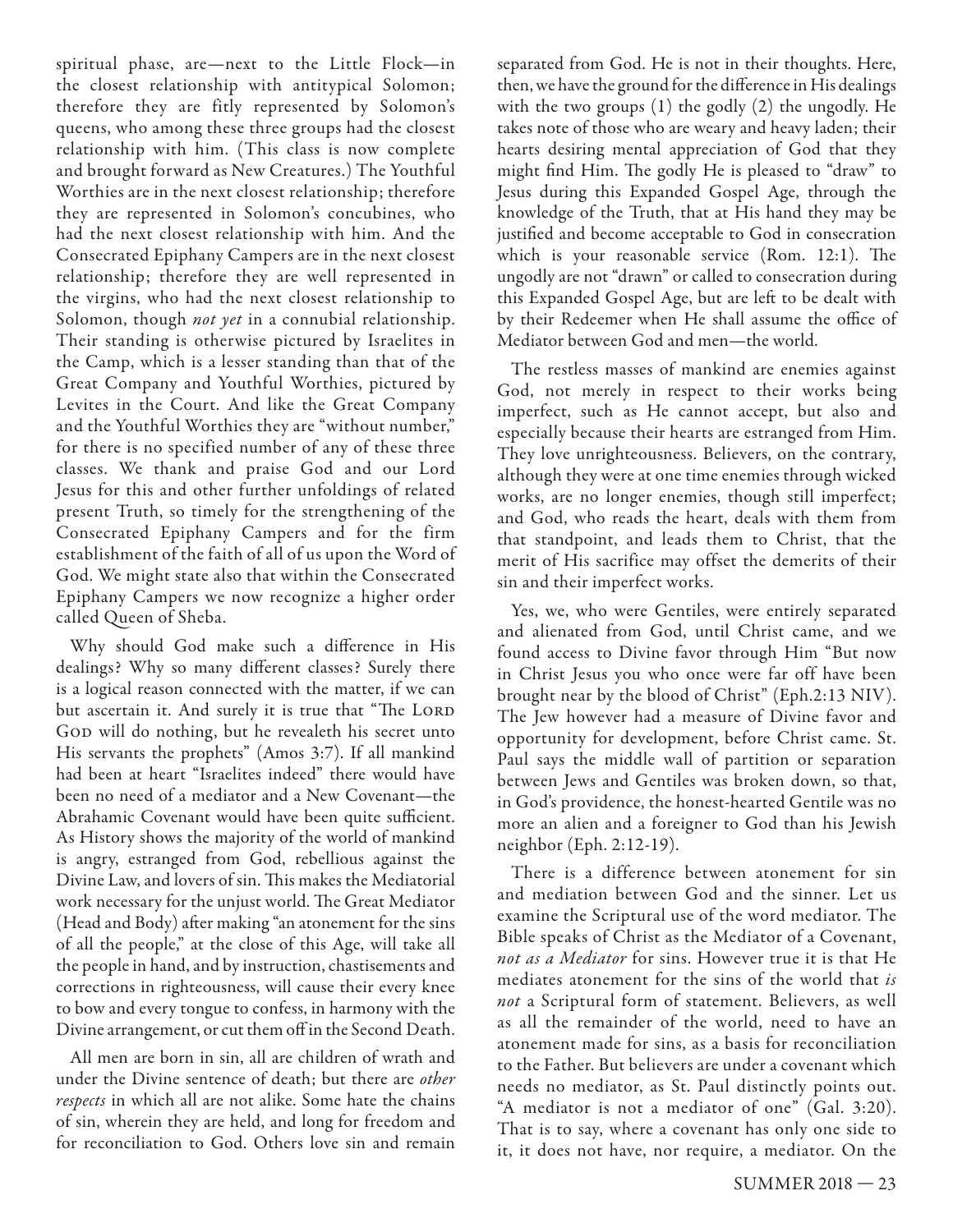contrary, covenants which have conditions demand a mediator, as for instance, Moses was the mediator of the Law Covenant, and the Christ is the Mediator of the New Covenant. Under both of these covenants there is a conditional proposition—"If you will do those things, I will do this thing. If you will obey My laws and keep My statutes, I will bless you," etc.



Let us notice carefully why the Abrahamic Covenant needed no mediator. It was because in it God made no conditional promises. They were all unconditional. "In thee and in thy seed shall all the families of the earth be blessed." There are no conditions in that promise, and there would be nothing for a mediator to set straight. God Himself undertook to choose who should constitute the Seed of Abraham. He chose our Lord Jesus to be the "Head over the Church, which is his Body"; and He foreordained and, in harmony with that foreordination, chose and called, throughout this Age, such as He desired might have the privilege of membership in that Seed of Abraham. There was no place for a mediator in connection with it, for God did His own selecting.

In Oct. 1954 the Youthful Worthy call ended (E 10, p. 114; PT '58, pp. 91-93; PT '60, pp. 91, 92; PT '65, p. 63; PT '70, p. 58); and then the building up of the Epiphany Tabernacle Camp as distinct from the Court began (PT '59, p. 56). From that time onward, another class, the Consecrated Epiphany Campers, is being called and prepared as special assistants to the Ancient and Youthful Worthies in the earthly phase of the Millennial Kingdom. They are the first to consecrate of the *quasi-*elect, the "fifth order of the seed of Abraham" (E 11, p. 293; E 12, pp. 185, 188; PT '57, pp. 20-27; PT '70, p. 59). In the time since the completed rapture of Christ's Bride, there are two of the three classes of God's consecrated people fulfilling their course in this life the Great Company: (This class is now completed and assisting the Little Flock) the Youthful Worthies and the Consecrated Epiphany Campers. These seem to be represented in the post-1954 application of Cant. 6:8 by the three groups of women in special relationship with antitypical Solomon—our Lord. The Great Company, who are New Creatures, in the Kingdom's spiritual phase, are—next to the Little Flock—in the closest relationship with antitypical Solomon; therefore they are fitly represented by Solomon's queens, who among these three groups had the closest relationship with him.

We thank and praise God and our Lord Jesus for this and other further unfoldings of related present Truth, so timely for the strengthening of the Consecrated Epiphany Campers and for the firm establishment of the faith of all of us upon the Word of God. "Ye are God's workmanship." "The

Father himself loveth you." "No man can come to me, except the Father which hath sent me draw him" (Eph. 2:10; John 16:27; John 6:44). It is our understanding that the Abrahamic or grace covenant remains in operation until the Millennial Mediatorial Reign of Christ begins; introducing the New Law Covenant which will require a mediator.

The honest-hearted ones "drawn" of the Father during the Gospel Age are, indeed, children of wrath; and before they can be received of the Father as sons, He delivers them over to Christ; and Christ's acceptance of them, or justification by faith in His blood, not faith in a covenant, this makes them ready to be returned again to the Father; provided they are still willing. It is to these justified ones that the Apostle says, "I beseech you therefore, brethren, by the mercies of God, that ye present your bodies a living sacrifice, holy, acceptable unto God, which is your reasonable service" (Rom. 12:1). If these needed to be made actually perfect they would need to be left in the hands of the Son for such restitution work as is His alone, and would be held over for the Millennium. But instead they are justified by faith. Their faith in Christ, in the merit of His sacrifice, attested by their repudiation of sin, this is counted unto them for righteousness, Jesus imputing His merit on their account: "…might be imputed unto them also" (Rom. 4:11).

When, afterwards, these made full consecration of themselves to do the Father's will, even unto death, they were given the holy Spirit; those under the High Calling were begotten of the holy Spirit as New Creatures, they became "members" of the Seed of Abraham, members of the Mediator of the New Covenant. Then they by faith passed to a new plane, where no sin or imperfection was imputed to them, so long as they would fulfill their consecration vow and "walk not after the flesh, but after the Spirit" (Rom. 8:1).

There are many consecrated who are living in this Expanded Gospel Age and have a special enlightenment, heartwarming, energizing of the holy Spirit, but they are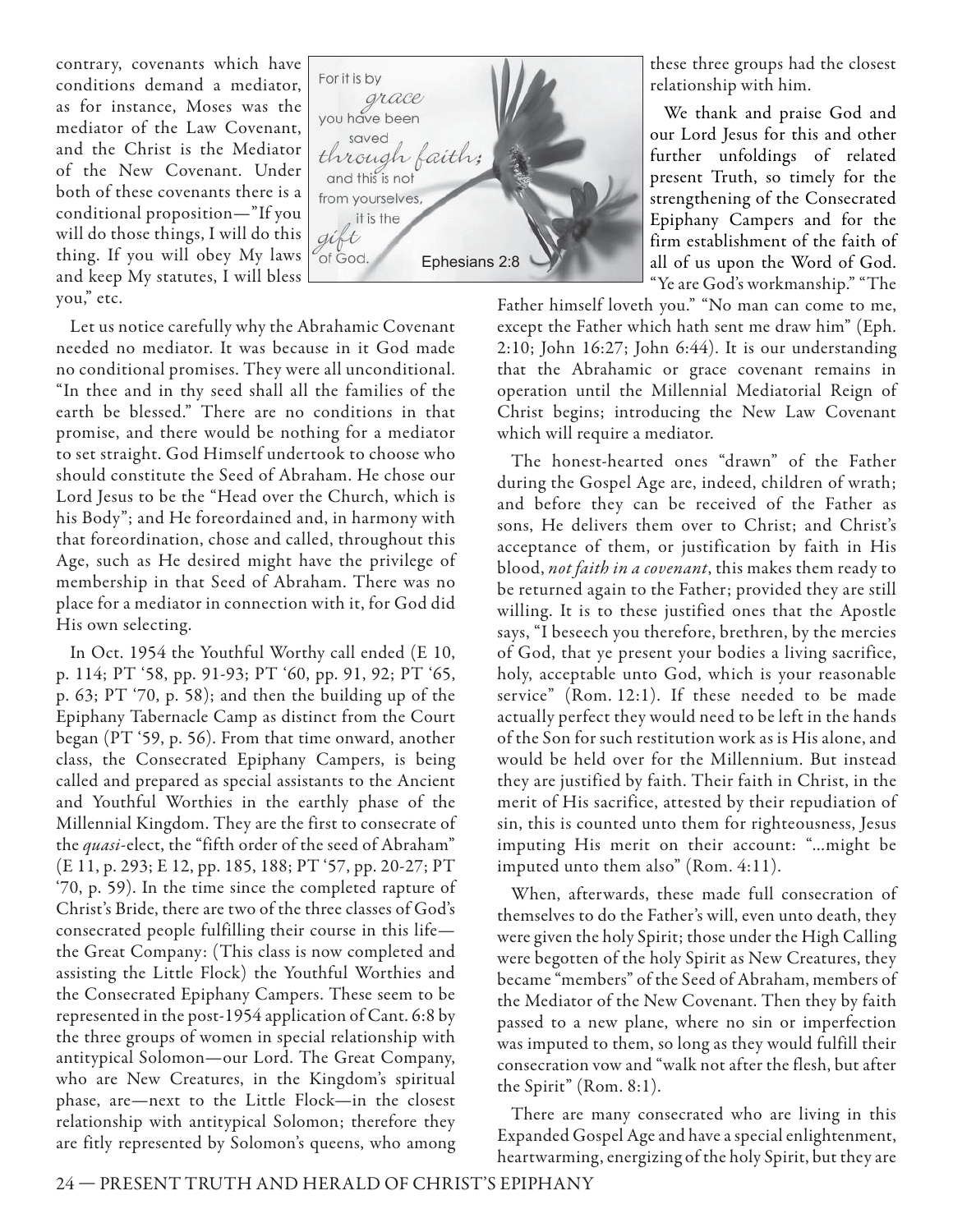under special calls. There are many living today that are represented in the non-spirit begotten pre-Millennial seed of Abraham. This holy Spirit is one of humility, faith and obedience of heart, and so far as possible, of word and deed also. Only those who have this holy Spirit have the more abundant Divine favor, blessing and enlightenment. God will exalt, as special helpers, the non-spirit begotten pre-restitution classes. The Youthful Worthies and Consecrated Epiphany Campers under the elective features of this Expanded Gospel Age are being prepared for their service of blessing the nonelect.

The non-elect will come from the various parts of the earth to receive the blessings that will be administered by Christ; assisted by the five pre-restitution consecrated classes.

Having considered from various standpoints the wonderful progress in the works of God and Christ during the past 140 years, we see that the Bible-based forecasts and pertinent teachings of Bro. Russell, "that faithful and wise Servant," reaffirmed, defended and strengthened by Bro. Johnson and others, have entered more and more into fulfilment during the morning of the Millennial Age! May our hearts be filled with praise and adoration to God and Christ and an earnest desire to be faithful to the best of our ability in our respective callings, working together with them in the blessed service of the Truth (2 Cor. 6:1). May God bless the memory of the Parousia and Epiphany Messengers!



# **SUMMARIES OF WORK 2017 United States, Poland, Nigeria Germany & France**

# **UNITED STATES OF AMERICA SUMMARY OF THE WORK**

**January 1, 2017 to December 31, 2017** 

## **PILGRIM AND EVANGELISTIC SERVICE**

#### **FINANCES General Fund Receipts**

## **EXPENSES**

 $P<sub>1</sub> = P<sub>2</sub> = P<sub>3</sub>$ 

| Pilgrims, Evangelists |  |
|-----------------------|--|
|                       |  |
|                       |  |
|                       |  |

| Note: Financials include operating income (donations, sales,<br>subscriptions, etc.) and expenses, but doesn't include Real Estate. |  |
|-------------------------------------------------------------------------------------------------------------------------------------|--|
| <b>CORRESPONDENCE</b>                                                                                                               |  |
|                                                                                                                                     |  |
|                                                                                                                                     |  |
| <b>LITERATURE CIRCULATED</b><br>Present Truth subscribed/ordered,                                                                   |  |
| Bible Standard subscribed/ordered,                                                                                                  |  |
|                                                                                                                                     |  |
|                                                                                                                                     |  |
|                                                                                                                                     |  |
|                                                                                                                                     |  |
|                                                                                                                                     |  |
|                                                                                                                                     |  |
|                                                                                                                                     |  |
|                                                                                                                                     |  |
| JHP, JW, RSV, AI, GT, HUD, PYR, SAT, BA,                                                                                            |  |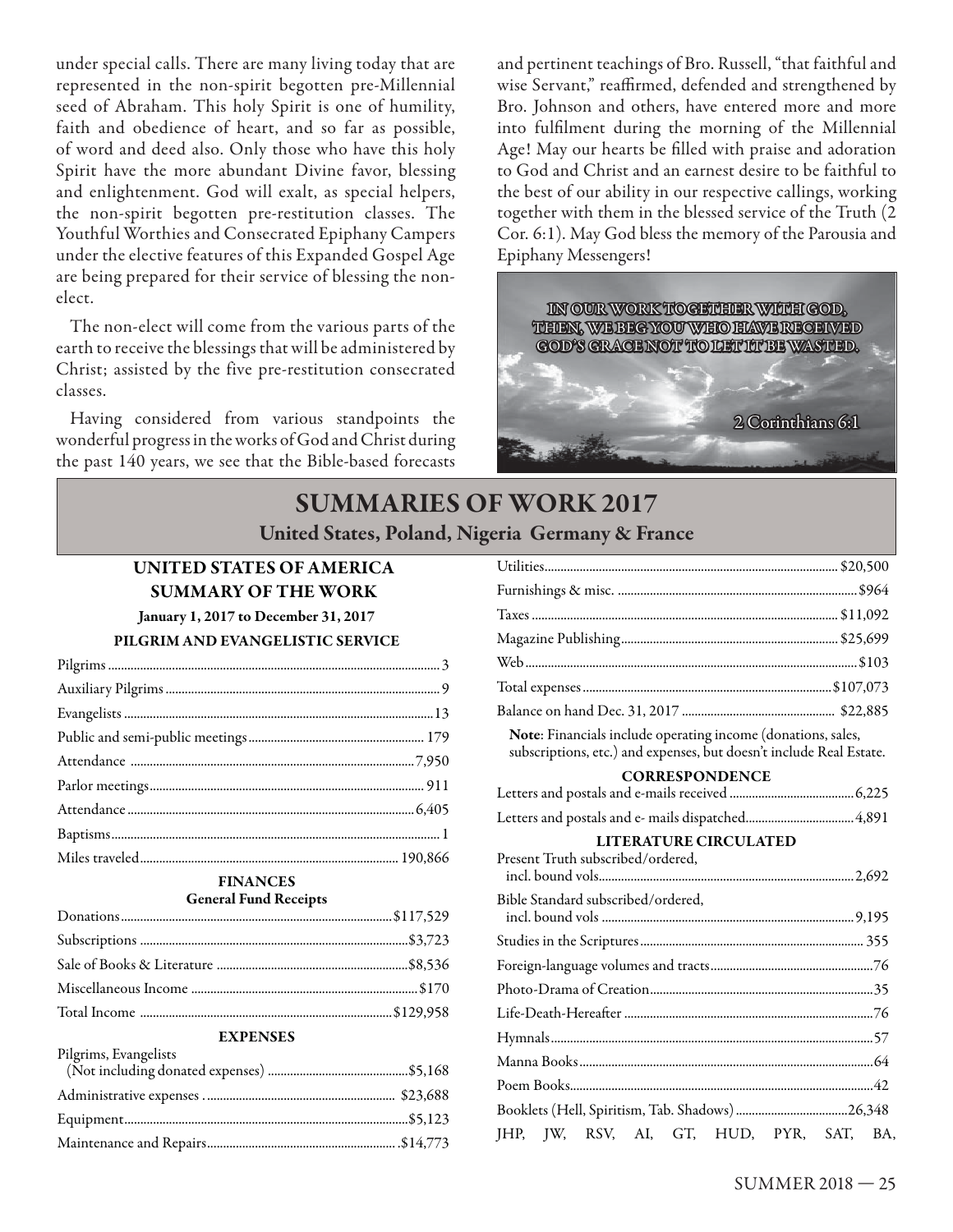| Divine Plan mats, charts, Tabernacle, |  |
|---------------------------------------|--|
|                                       |  |
|                                       |  |
|                                       |  |
|                                       |  |
|                                       |  |
| WER WORK $(II.S.A)$                   |  |

(January-December, 2017)

| Visitors (people paying some attention |  |
|----------------------------------------|--|
|                                        |  |
|                                        |  |
|                                        |  |

### **POLAND SUMMARY OF THE WORK** January 1, 2017 to December 31, 2017 PILGRIM AND EVANGELISTIC SERVICE

**UKRAINE** 

| $\sim$ $\sim$ $\sim$ |  |
|----------------------|--|
|                      |  |
|                      |  |
|                      |  |
|                      |  |
|                      |  |
|                      |  |
|                      |  |

#### **LITHUANIA**

| <b>MOLDOVA</b> |  |
|----------------|--|
|                |  |
|                |  |

#### **LITHUANIA**

#### **MOLDOVA**

| <b>FINANCES</b> (General Fund) |  |
|--------------------------------|--|

#### **EXPENSES**

| 3. Equipment, office, repairs, taxes, shipping,                                                                              |  |
|------------------------------------------------------------------------------------------------------------------------------|--|
|                                                                                                                              |  |
|                                                                                                                              |  |
| Note: All of the above money values are in the polish currency (\$1 $\,$<br>U.S. $\approx$ 3.46 PLN [Totals whole numbers]). |  |

#### **CORRESPONDENCE**

#### LITERATURE CIRCULATED

| Bible Standard special edition for 500th anniversary of the |  |
|-------------------------------------------------------------|--|
|                                                             |  |
|                                                             |  |
|                                                             |  |
|                                                             |  |
|                                                             |  |
|                                                             |  |

# **WEB WORK (POLAND)**

(January-December, 2017) Visitors (people paving some attention

| v isitors (people paying some attention |
|-----------------------------------------|
|                                         |
|                                         |

26 - PRESENT TRUTH AND HERALD OF CHRIST'S EPIPHANY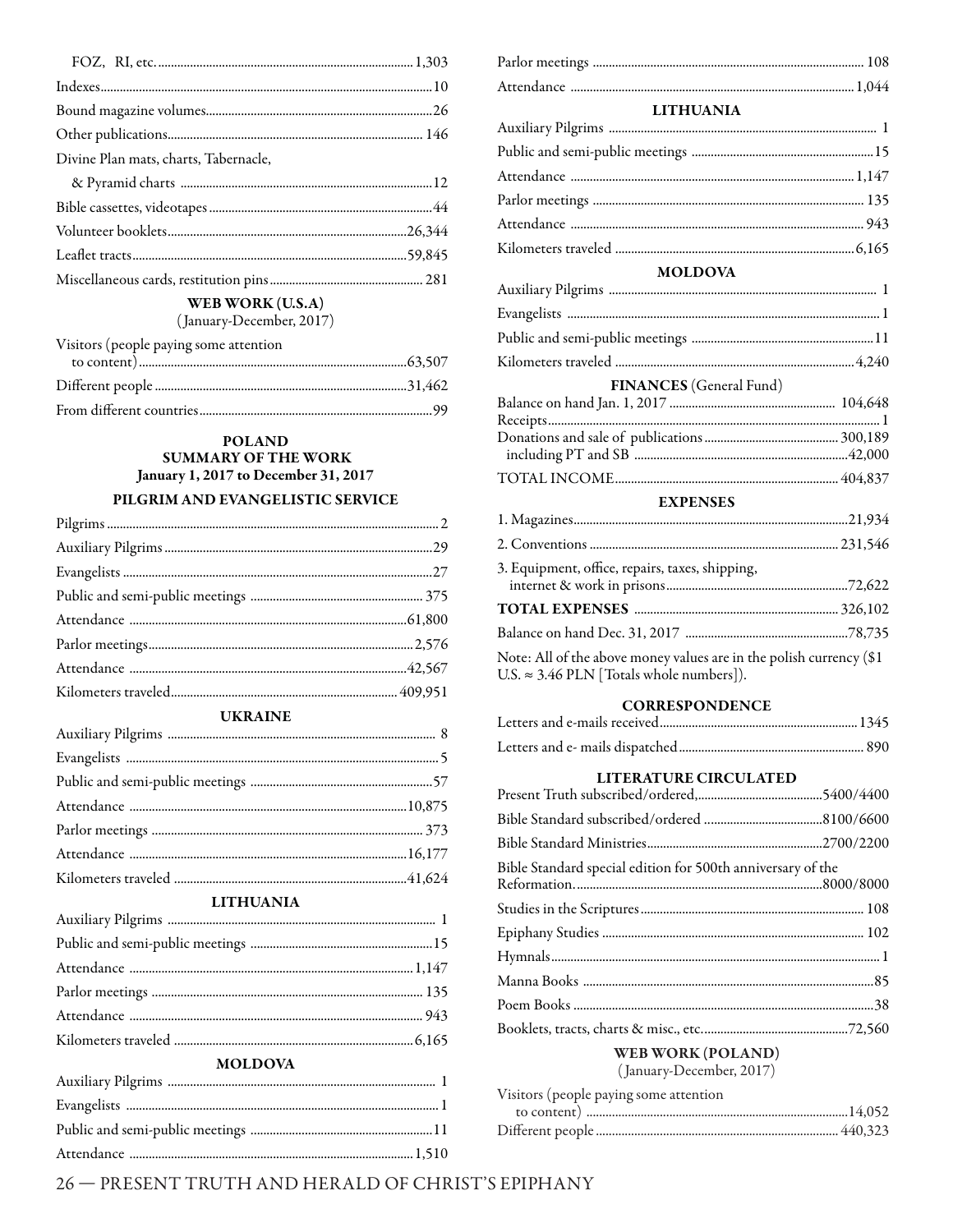### **NIGERIA SUMMARY OF THE WORK** (January 1, 2017 to December 31, 2017) PILGRIM AND EVANGELIST SERVICES

# **FINANCE**

# Note: All money values are in Naira Currency

| Balance from late Pastor Ebong's burial on hand 3/15/2017 11,000 |  |
|------------------------------------------------------------------|--|
|                                                                  |  |
|                                                                  |  |
|                                                                  |  |

| <b>EXPENSES</b> |  |  |
|-----------------|--|--|
|                 |  |  |
|                 |  |  |
|                 |  |  |
|                 |  |  |
|                 |  |  |
|                 |  |  |
|                 |  |  |

#### **GERMANY SUMMARY OF THE WORK**  $(Jan. 1, 2017 - Dec. 31, 2017)$

| <b>LITERATURE CIRCULATED</b><br>Die Gegenwärtige Wahrheit |  |
|-----------------------------------------------------------|--|
|                                                           |  |
|                                                           |  |
| WEB WORK (GERMANY)                                        |  |
|                                                           |  |
|                                                           |  |
|                                                           |  |
| "Hits" (number of times the                               |  |
| PILGRIM AND EVANGELIST SERVICE                            |  |
|                                                           |  |
|                                                           |  |
|                                                           |  |

## **FINANCES** (General Fund Receipts)

Note: All money values are in Euros  $(1.00 \hat{\epsilon} = $1.05)$ 

| <b>EXPENSES</b>                                                                                                                                  |  |  |
|--------------------------------------------------------------------------------------------------------------------------------------------------|--|--|
| $\texttt{Postage} \texttt{} \texttt{} \texttt{} \texttt{} \texttt{} \texttt{} \texttt{} \texttt{} \texttt{} \texttt{124} \texttt{\textsterling}$ |  |  |
|                                                                                                                                                  |  |  |
|                                                                                                                                                  |  |  |
|                                                                                                                                                  |  |  |

Totals are rounded to the nearest whole number.

# **FRANCE SUMMARY OF THE WORK** January 1, 2017 to December 31, 2017

## PILGRIM AND EVANGELISTIC SERVICE

#### **FINANCES General Fund Receipts**

Note: All money values are in Euros( $1.00 \in \text{\$}1.05$ )

| $\texttt{TOTAL INCOME} \texttt{}{\texttt{}} \texttt{}{\texttt{}} \texttt{}{\texttt{}} \texttt{}{\texttt{}} \texttt{} \texttt{0,0586}$ |  |
|---------------------------------------------------------------------------------------------------------------------------------------|--|
| <b>EXPENSES</b>                                                                                                                       |  |
| Pilgrims, Evangelists (Not including donated expenses)  0 $\epsilon$                                                                  |  |
|                                                                                                                                       |  |
|                                                                                                                                       |  |
|                                                                                                                                       |  |
|                                                                                                                                       |  |
|                                                                                                                                       |  |
|                                                                                                                                       |  |
|                                                                                                                                       |  |
|                                                                                                                                       |  |
|                                                                                                                                       |  |
| *Totals rounded to the nearest whole number. (Money in Euros)                                                                         |  |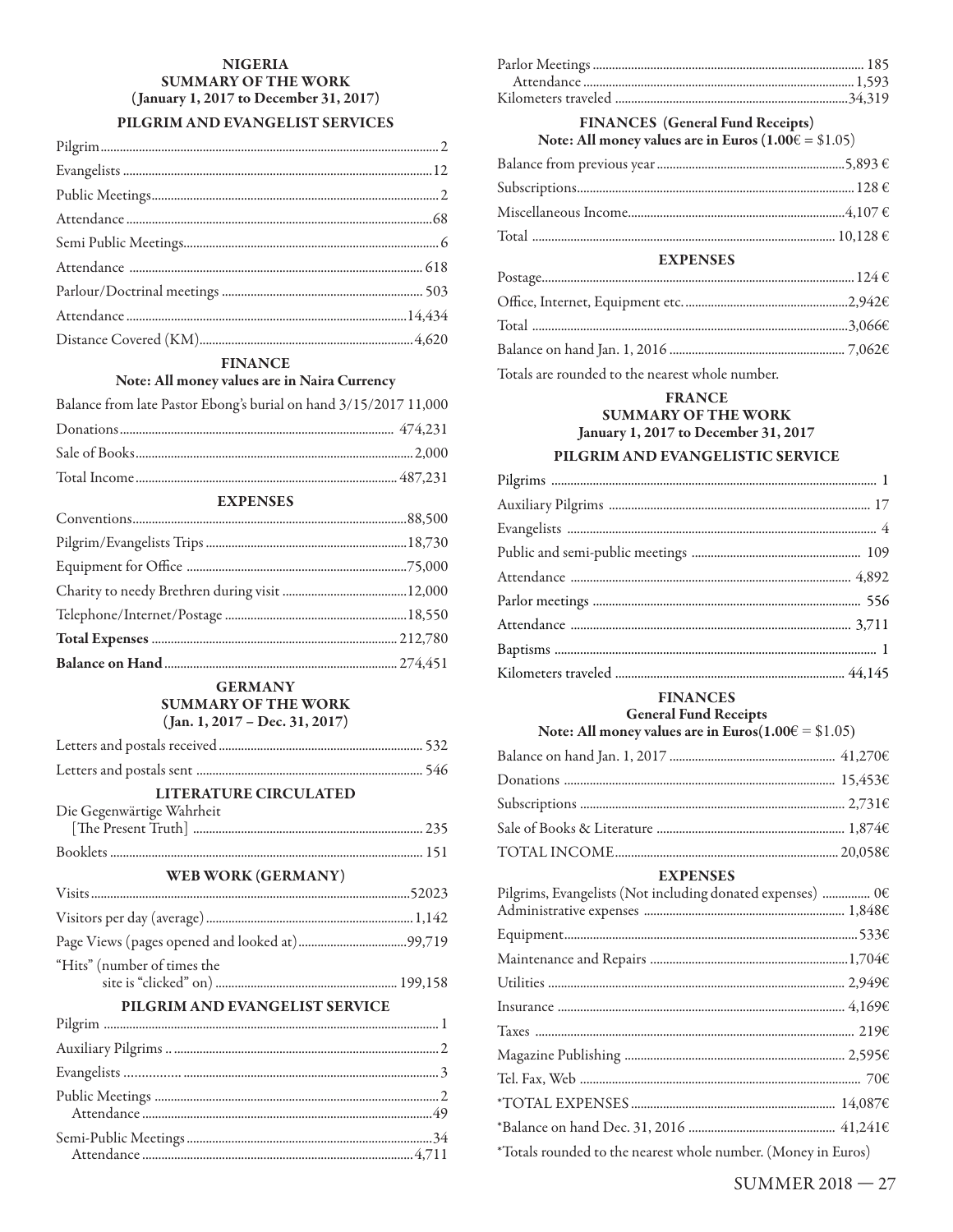#### **CORRESPONDENCE**

| <b>LITERATURE CIRCULATED</b> |  |  |
|------------------------------|--|--|
|                              |  |  |
|                              |  |  |
|                              |  |  |
|                              |  |  |
|                              |  |  |
|                              |  |  |
|                              |  |  |
|                              |  |  |
|                              |  |  |
|                              |  |  |
|                              |  |  |
|                              |  |  |

| <b>WEB WORK (FRANCE)</b><br>(January-December, 2017)       |  |
|------------------------------------------------------------|--|
| Visitors (people paying some attention to content)  58,893 |  |
|                                                            |  |
|                                                            |  |

#### **End of Country Summaries**

# **FRANCE CONVENTIONS 2018**

 Barlin, France (Hall: **"**Brassens") April 1 & 2 July 27, 28 & 29 October 28 & 29

# **DOING THE WILL OF GOD** *"He that doeth the will of God abideth forever"*—1 John. 2:17

When a man of the world begins to feel the need to learn of God his thoughts can go in many ways searching for the answer to how he can find God. After an unspecified period of time searching, praying, asking, how can he become a Christian, God will begin to work in this individual an experience in learning of the word of Truth. With the proper help given to direct the new mind, heart and will to a desire to consecrate to the doing of God's will and of recognizing the need of a Comforter in every time of need "But the Comforter, [even] the holy Spirit, whom the Father will send in my name, He shall teach you all things, and bring to your remembrance all that I said unto you" ( John 14:26 ASV; BS '69 p. 50).

Jehovah in His gracious loving-kindness makes this invitation: "Come unto me, all ye that labor and are heavy laden, and I will give you rest. Take my yoke upon you, and learn of me; for I am meek and lowly in heart: and ye shall find rest unto your souls" (Matt. 11:28-29 ASV). To the newly consecrated child of God this is as music to their ears! The yoke, a wooden frame used to couple oxen together at their necks, is a symbol of subjection and servitude. All in the world are under yokes of some kind; political yokes, financial or business yokes, social yokes, yokes of appetite, habit, selfishness and sin of all kinds.

The man under the political yoke finds it a very hard one. He is busy day and night, planning, calculating and working in a position of responsibility. He diligently studies all the arts of worldly policy to gain and keep the friendship of voters. He spends much time, money and thought, and concentrates much energy upon the risky business of seeking a degree of executive authority; if he eventually gains the position he seeks, it almost always

brings a multitude of cares and exposes him to a host of enemies in the opposing party or parties, who usually are ready to blacken his reputation at the slightest provocation.

Those under the financial or business yokes are similarly oppressed. They labor long and hard; they scheme, plan, contrive, fret and worry to be rich, and in so doing fall into a snare that robs them of the true happiness, which earthly riches cannot bring (1 Tim. 6:8-10).

Those under the social yoke labor hard and sacrifice much in meeting the demands of society upon them. Few in the humbler walks of life know how galling this yoke on the rich really is, and particularly upon those who are vying with others in better circumstances. Women often wear themselves out in this unsatisfying service, while husbands and fathers are driven to despair and ruin trying to keep up with the financial drain.

The yokes of appetite, habit, selfishness and sin of every kind are indeed hard yokes, and their burdens are truly heavy. To shake off all yokes and free ourselves from all burdens is impossible in this evil day. Satan, the prince of this world, has already imposed upon all the yoke of sin in various forms. And there is none able to bring deliverance from this yoke and its binding fetters but Christ, who will deliver all who come unto Him by repentance and faith.

While it is the purpose of Christ ultimately to set all such free from every yoke and to release them from every burden, He sees that they are not yet able to exercise and enjoy the glorious liberty of the sons of God; and so by way of discipline and training, He purposes to bring them into that condition. It is therefore necessary that those who would now be delivered from the galling yokes of sin and of the present general order of things, fully submit themselves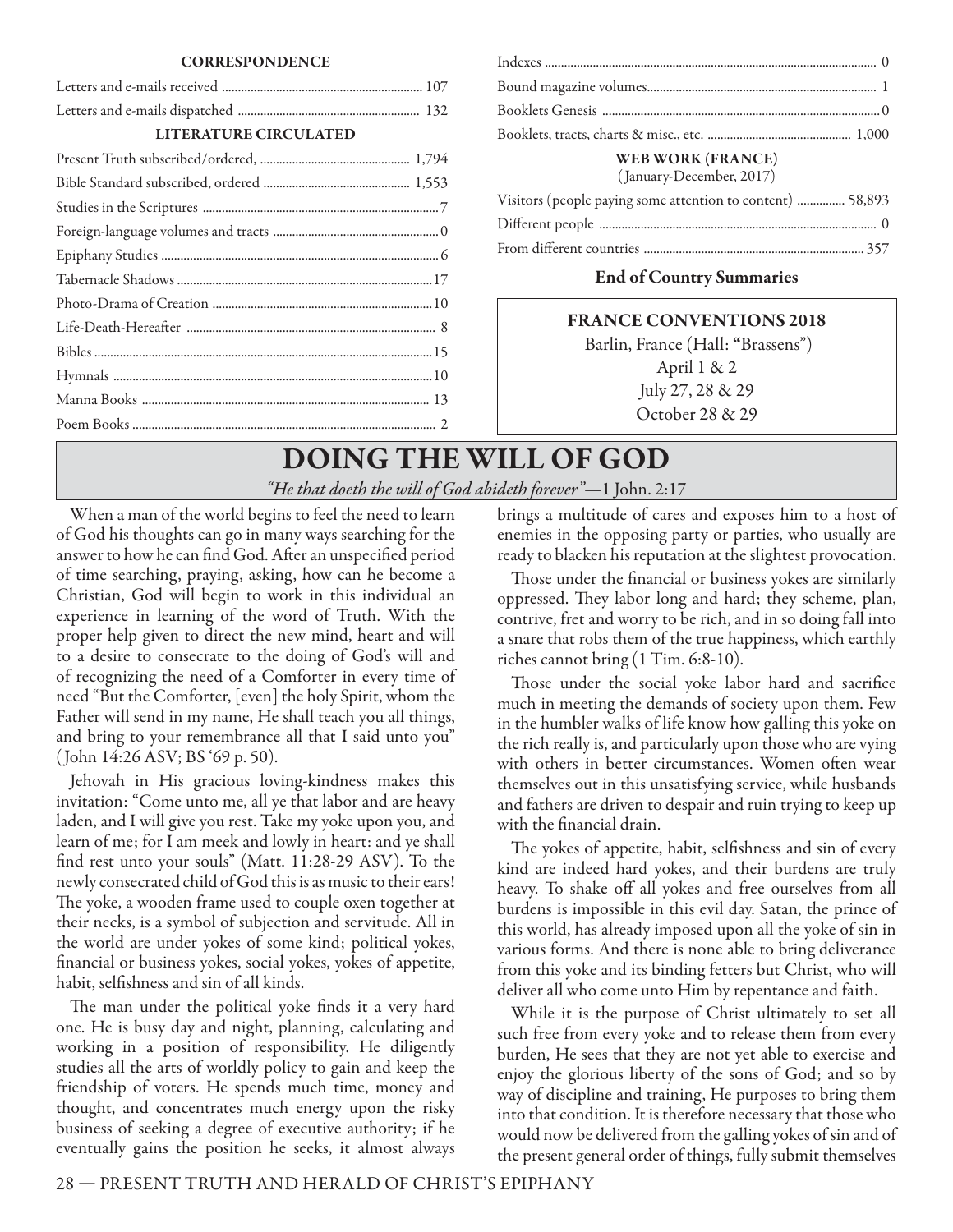to Christ—that they take His yoke upon them. And he invites all who have come to feel the discomfort of other yokes and the weight of other burdens, to come unto Him for release and rest. In tender sympathy for all the oppressed and sorrowing ones, He says, "Come unto me all ye that labour and are heavy laden, and I will give you rest. Take my yoke upon you," etc. Millions have responded to His kind invitation, and they testify in no uncertain terms to the ease of Christ's yoke and the blessedness of His promised rest. And yet this rest is not one of general temporal prosperity and of freedom from care, toil and all restraint.

To take Christ's yoke upon us is to become a yokefellow with Him and to patiently walk with Him. The yoke is a symbol of servitude, and whoever submits to the yoke thereby submits to the will and direction of another and quietly plods on for the accomplishment of an appointed task. This our Lord Jesus did in willingly submitting His will to the will of the Heavenly Father. God did not impose the yoke upon Him, nor does He impose it upon anyone. Jesus cheerfully took it and patiently bore it; and even though it cost Him the deepest humiliation, He did not esteem it a menial service but delighted to do God's will (Psa. 40:8; Heb. 10:7).

The invitation to the fully consecrated is to be yoked together with Christ, in the same service and under the same Master. He assures us that His yoke is easy and His burden is light. But we cannot be yoked with Christ unless we have His Spirit. Two that are yoked together must of necessity be of one mind (Amos 3:3); and that which causes the yoke to rest lightly upon us is our cheerful endurance, which does not chafe under that yoke or try to get away from it, but delights to bear it in view of the end to be gained, as well as the communion and fellowship with a true Yokefellow, One of like mind.

What a blessed invitation, to come under the same yoke with Christ! And what an excellent opportunity to learn the way in which our Heavenly Father would have us walk! How, indeed, could we miss the way when yoked in with such a Leader! From Him we learn the way; in our fellowship with Him we catch His blessed Spirit. We learn of that meekness which despises no humiliation, however great, and which not only is contented and happy in any situation but is always rejoicing in the privilege of treading the way, as well as in the hope of attaining its glorious end. And we find rest unto our souls—rest from the vain ambitions and fruitless plans and works which other taskmasters would enforce upon us. Oh, that all who labor under other yokes and are heavily burdened would cast them off and learn with what ease and delight they can wear the yoke of Christ as they seek to do the will of God from the heart!

The will is the power to choose, and the decision, the determination of the majority of those faculties of the brain which constitute the mentality. It therefore includes more than merely the thoughts. In fact, the will is to control the thoughts. The mind and the will are of necessity very closely related. Yet they are evidently not the same; for the mind can entertain, consider and discuss a variety of contradictory propositions, whereas the will is the determination in respect to a certain clearly defined course. The will may, however, direct the mind to consider both sides of any proposition. In calling on the faculties of the mind to consider any subject, and to set forth reasons pro and con, the will has to do with the mentality.

All men have wills, whether weak or strong, and it is important that all should learn how to use them properly. As a man wills, so is he. To be a hero in the strife means to have a strong will properly directed, and in proportion to its correctness and strength will be the influence and value of the personality. Children should be trained, not to have a weak will or no will at all, but to have a strong will properly directed in self-control and subject to their parents under the Lord and His guidance in harmony with the principles of truth and righteousness.

A weak-willed person is apt to be irresolute, pliable and vacillating. "A double-minded man is unstable in all his ways" ( James 1:8). "No man can serve two masters" whose interests and aims conflict (Matt. 6:24). A will that is divided, that is not settled either in one direction or the other, that straddles the fence or endeavors to walk on both sides at the same time, obviously cannot function properly and effectively.

Also no one can, with such a will, be really happy. His life of faith will be divided by doubt. He cannot with any reasonable prospect of happiness say to himself, "I will live a life of love mixed with some hate," or "I will devote some of my time to seeking Truth and some of it to propagating error." On the face of it, peace of mind demands a coherent will and singleness of purpose. And if action is to result from one's desires the will must be strong enough to fling aside all hesitancies, overcome all obstacles and enter into and pursue with whole-heartedness the determined course.

The Apostle Paul addresses Eph. 6:7 to Christians who have submitted their wills to God, who have accepted His will instead of their own. The noblest and best of the people of God are those who have strong, iron wills, which they have fully submitted to His guidance and direction through His Word, His holy Spirit and His surrounding providences. Indecision and irresoluteness have no place here. Note Elijah's words to Israel (1 Kings 18:21): "How long halt ye between two opinions? if the LORD [ Jehovah] be God, follow him: but if Baal [Satan], then follow him." God desires our full affection and devotion, not just part of it: "My son, give me thine heart" (Prov. 23:26); "Thou shalt love the Lord thy God with all thy heart, and with all thy soul, and with all thy mind, and with all thy strength" (Mark 12:30; Deut. 6:5; 10:12). God desires such to worship Him as worship Him "in spirit and in truth" ( John 4:23, 24).

That God delights in the freedom of will in all His creatures is evident also from the fact that He has given this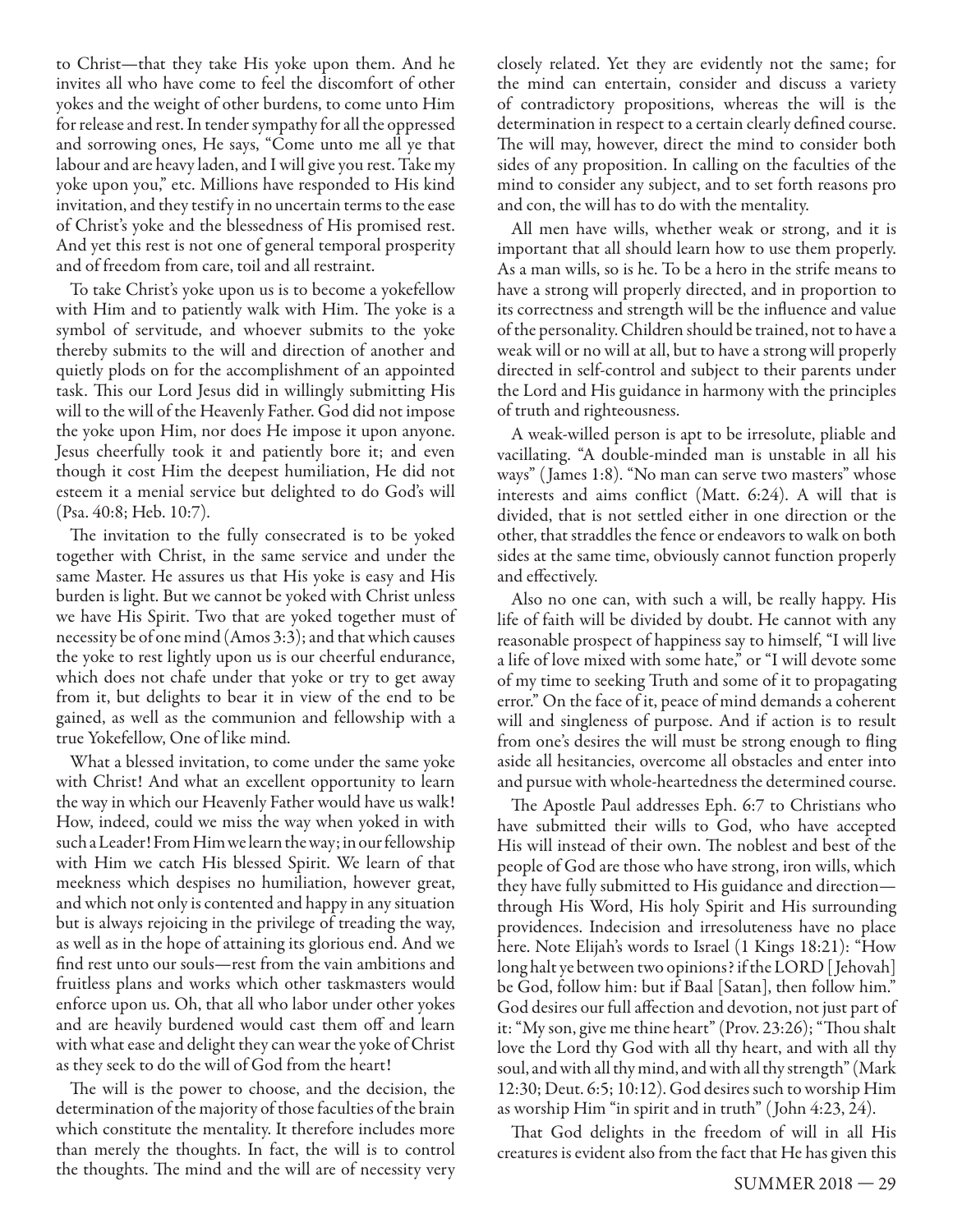faculty to them all, even to the very smallest insects. Go to the ant (Prov. 6:6-8)—consider its ways, and see how much will power it evidences. Take a drop of water and examine with a microscope its living creatures; that even they have wills of their own, must be apparent to all. Much more men, made to be God's representatives in the earth and to have dominion over it, must each have (and each has) a will of his own; and to it God appeals for loyalty and obedience to Him and His arrangements for man's best interests.

God created this earth and gave it to the children of men (Psa. 115:16); and "in him we live, and move, and have our being" (Acts 17:28). How proper, then, it is that we should give to Him our supreme love and devotion! As our Creator and Benefactor, who loves us, He desires our appreciation and thank-offerings in return. He would have us yield to Him our intellects, our affections and our wills.

The new will should learn to control the brain as to what things may be proper subjects for meditation and what things may not be so considered. This new-willed person is exhorted to put away from his mind all selfish lines of thought, to put away anger, wrath, malice, hatred, strife, pride, etc., and to put on meekness, humility, gentleness, patience, piety, brotherly kindness, love, etc. He learns that the former spirit, mind or disposition is of the flesh and of the Devil, but that the latter is the spirit, disposition, or mind of Christ, and is in accord with God.

As the child of God grows in grace and knowledge (2 Pet. 1:5-11; 3:18), he gains more and more control over the mind, the body and the actions. The new will keeps the body under, and brings it into subjection (1 Cor. 9:27). We keep the body under when we suppress its efforts to control us and prove impenetrable to its attacks. We bring it into subjection when our new will lays hold of it and makes it do God's will in righteousness and holiness. We do this by the power of God's holy Spirit working in us.

The new will has accepted the Divine standard, which is superior to that of the fallen human brain. This Divine standard, which is the highest possible, and which cannot be changed, is revealed to us in the words of our Lord and the Apostles. It is not to be swayed by the prejudices of the fallen flesh, but is to rule both mind and body. Accordingly, the battle waged by the new will is a conflict between the fleshly mind (reckonedly but not actually dead) and the new will. The two are contrary to each other, but since the consecrated child of God has laid down self-will and has accepted the will of God, the purpose of God, his new will must rule his body according to that standard, until finally the experiences which he undergoes in the School of Christ will have developed him and prepared him for the Lord's "Well done, good and faithful servant," and his glorious reward in the resurrection.

 Inspired by the love of Christ and moved by the will of God, we can do "all things through Christ which strengtheneth us." This is the principle in our reconciling work! Christ at the well, talking with the woman of Samaria, is an example of doing the will of God, and at the same time sanctifying (setting apart) Himself for the sake of others. "My meat is to do the will of him that sent me, and to finish his work" ( John 4:34). Here we see such devotion to God's work that even the natural and ordinary care and comfort of the body are set aside. Vs. 35-38 show that the special feature of Jehovah's work that Jesus as His ambassador at the time, was so intent on finishing, was the work of the Jewish Harvest. God's people, His ambassadors, have had a work here in the end of the Gospel Age of harvesting the spiritual elect—the Little Flock and the Great Company and reconciling others to God. As in the case of Jesus, it has been their meat to do the Father's will in finishing the work of gathering the spiritual elect (PT '85 p 3).

Now that the plowman has overtaken the reaper and the spiritual elect have all been sealed (see PT '71 p. 67) and have attained their places as the completed Bride and Bridesmaids (Rev. 19:7-9), there is still an important Gospel-Age reconciling work to be finished, namely, the work of gathering the antitypical strangers and eunuchs (Isa. 56:1-8; PT '82 pp. 52-58), the Spirit-enlightened, Spiritenergized but non-Spirit-begotten consecrated ones—who will eventually be antitypical Levites and Nethinim in the Kingdom.

All of us, as God's Gospel-Age consecrated of our day, should realize that we should continually be intent on doing the Father's will in this Expanded Gospel-Age gathering work and bringing it to a successful conclusion, to the glory of our Heavenly Father and Lord Jesus. We should be diligent in pursuing the gathering, by personal evangelism, tract distribution, volunteer and bereaved work with all other features of the reconciling work. May Jehovah bless us in it!

## NOT RECEIVING GOD'S GRACE IN VAIN

In 2 Cor. 6:1 the Apostle then beseeches God's people that they "receive not the grace of God in vain"; because it is not used or not used sufficiently and/or properly. We realize that this text teaches that those who repent for sin and receive Jesus as Savior and become tentatively justified are to go on to consecration, else they will lose their tentative justification for "Gospel-Age purposes." (PT '85, p. 4).

In E4, p. 346 Pastor Johnson says the doctrine of tentative justification as operating from the time of Abel, Enoch and Noah (Heb. 11:4-7), until restitution begins, is a Scriptural one. Let us consider some Truth on tentative justification; including tentative justification in the Epiphany Camp.

In the Fall of 1954 all tentatively-justified ones who had not consecrated by that time lost forever their opportunity of becoming Youthful Worthies and were put out of the Court into the Camp; but, they did not thereby lose their faith in Jesus' merit as their only hope of attaining salvation and therefore did not lose their tentative justification, though they could no longer secure for themselves a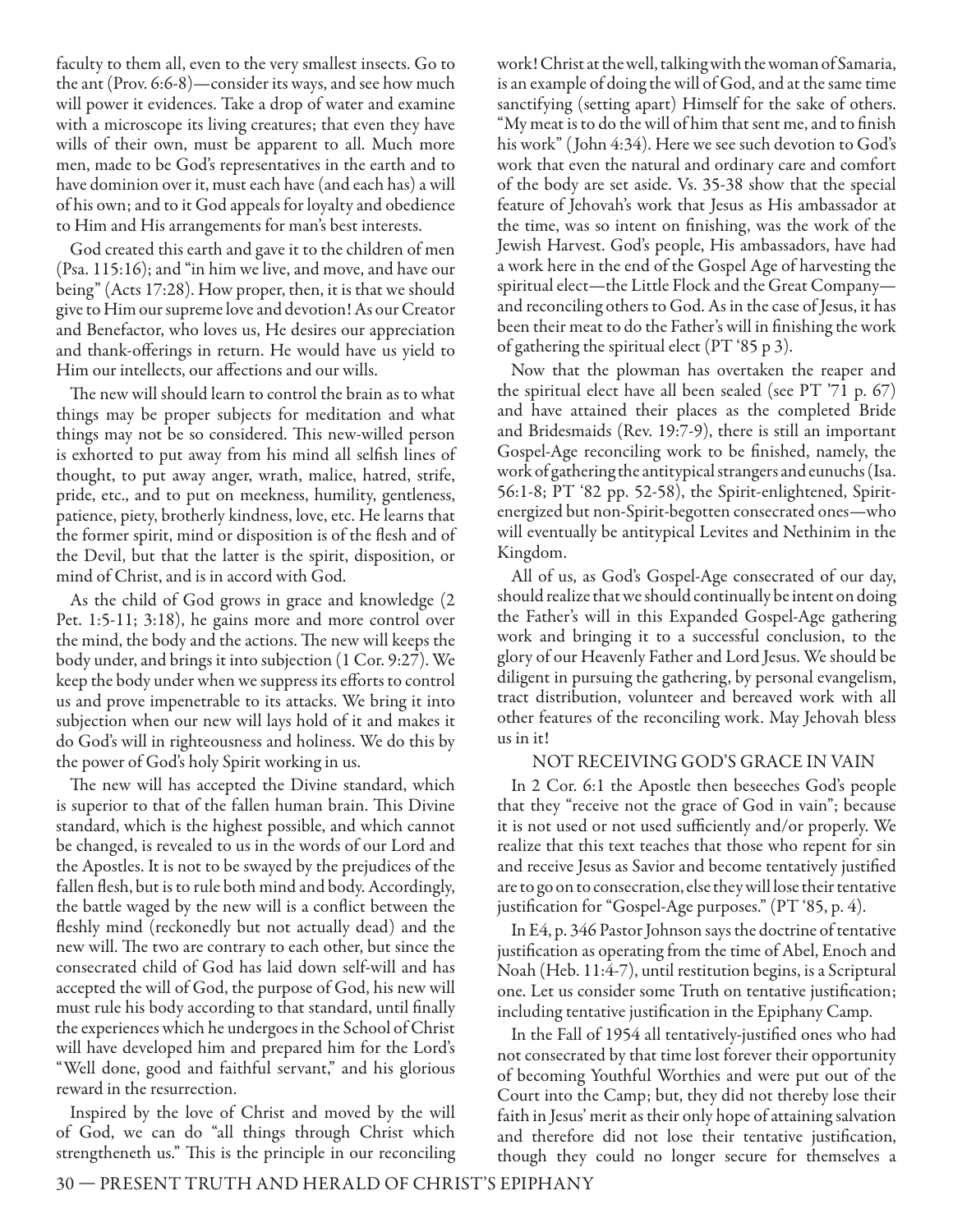standing in the Court. However, in the Camp, they retained justification, BUT WITH A CHANGED ASPECT, i.e., for Epiphany Camp purposes. But they had lost forever their opportunity of becoming antitypical Levites. The Epiphany Camp consists of "those who will persist in believing in Jesus as Savior and King" (PT 1972, p. 70).

When the tentatively justified believer would lose this "grace of God" (2 Cor. 6:1), that is, their tentatively justified standing for the purpose of Leviteship as Youthful Worthies in the Epiphany Court, they would not lose it for Epiphany Camp purposes. "Consecration is always in order," and such tentatively justified ones would still have the privilege of consecrating; and all true consecrations of such persons would be very acceptable to God, and He would accept them, not for Youthful Worthiship, but for Epiphany Camp purposes, that is, for the purpose of becoming Consecrated Epiphany Campers (PT 1975, p. 13).

Having said this, we are not to think that only those rejected from the antitypical Court are the loyal tentatively justified for the Epiphany Camp. Bro. Johnson referred to "the Epiphany Camp, which will consist of the loyal justified and the converted loyal Jews." And he showed that this would include many newly tentatively justified ones. It is evident that he recognized that after the completion of the Epiphany Court in its membership in the Fall of 1954, some who had not previously believed on Jesus as their Savior would come to do so, and become newly tentatively justified ones as a result, for Epiphany Camp purposes.

These good leaders of the Consecrated Epiphany Campers as undershepherds are properly, in Christian love, very much concerned about the sheep of the Lord and their Christian welfare and promised inheritance, lest these brethren by entering into symbolic marriage, oneness, with the unconsecrated tentatively justified or the unjustified, especially in their selfish and worldly aims, ambitions, teachings and practices, would lose their right to their promised special inheritance as Consecrated Epiphany Campers and fall back into the restitution class in general (Num. 36:3, 4).

In R 3331 we read, "What carefulness the thought of this [accepting Christ's honored name] should give us, and how appropriately we should say to ourselves: 'I must see to it that I have not taken the Lord's name in vain. . . I will walk circumspectly, seeking as far as possible to bring no dishonor to that name, but contrariwise to honor it in every thought and word and deed.'"

We can take the name of God in vain (Ex. 20:7), not only by using profanity, but also by either neglecting to use or misusing our privileges as ministers of reconciliation, as ambassadors for Christ, as God's representatives. Accordingly, he is unfaithful who takes the name of God in vain, while he is faithful who takes God's name properly and in harmony with its purposes. So to do should be our

daily purpose.

In 1 Cor. 10:31 we read "Whether therefore ye eat, or drink, or whatsoever ye do, do all to the glory of God." This text emphasizes doing what we do in our conduct and in our service, our activity, for Jehovah. Emphasis is placed on being doers, and not hearers only. In James 1:22-25 we read: "But be ye doers of the word, and not hearers only, deceiving your own selves. For if any be a hearer of the word, and not a doer, he is like unto a man beholding his natural face in a glass: for he beholdeth himself, and goeth his way, and straightway forgetteth what manner of man he was. But whoso looketh into the perfect law of liberty, and continueth therein, he being not a forgetful hearer, but a doer of the work, this man shall be blessed in his deed" (PT '81, p. 4).

Another passage in which much emphasis is placed on doing is 2 Pet. 1:10: "If ye do these things, ye shall never fall: for so an entrance shall be ministered unto you abundantly into the everlasting kingdom of our Lord and Saviour Jesus Christ." Doing "these things" includes adding the graces, then having them active in us and then abounding in them.

A third meaningful passage which emphasizes doing in two respects is Eph. 6:6, 7; "As the servants of Christ, doing the will of God from the heart; with good will doing service, as to the Lord, and not to men: knowing that whatsoever good thing any man doeth, the same shall he receive of the Lord." In fulfilling our consecration vows faithfully as respects our physical, mental, moral and religious activities, just how do we "do all to the glory of God"? This transforming of our characters is not instantaneous, but by patient continuance we grow more and more like Christ under the influence of the holy Spirit, as it guides us and teaches us respecting the things pleasing and acceptable to our Heavenly Father and as we allow ourselves to be molded and fashioned by it into His image.

Rom. 2:7 likewise sheds light on the meaning of patience: "To them who by patient continuance in well-doing seek for glory, honor and immortality," He will render eternal life. The two words "patient continuance" are the English words that have been used by the translators to render the Greek word hupomone, patience. The translators had in mind when using the words "patient continuance" the thought of a steadfastness that cheerfully endures evil and that presses on in well-doing in spite of the evil. That is why they put the adjective patient before the word continuance. "Ye have need of patience, that, after ye have done the will of God, ye might receive [inherit] the promise" (Heb. 10:36). The following are words synonymous in meaning with patience: continuity, steadfastness, continuance, perseverance, persistence, constancy and stick-to-itive-ness (PT '73 p. 71).

Doing the will of God is exercised amid contrary conditions, amid obstacles of all sorts. The Lord is pleased to have us face such conditions, because it is through